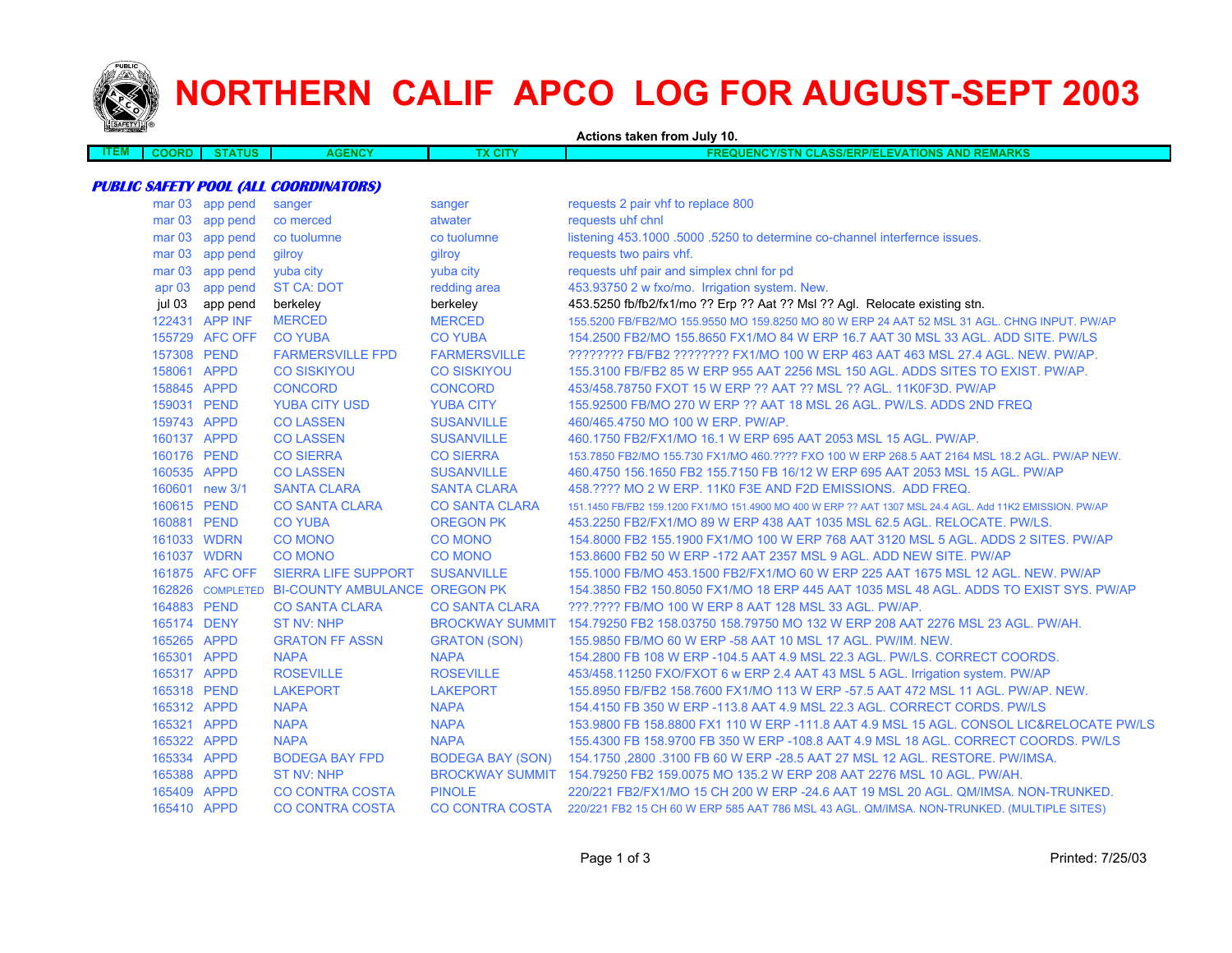| 166001<br>166001 APPD<br>166059<br>166061<br>166063 APPD<br>165987<br>165987<br>166300 APPD | APPD<br>APPD<br>APPD<br>APPD<br>APPD | CO INYO<br>CO INYO<br><b>SAN FRANCISCO</b><br><b>NAPA</b><br><b>NAPA</b><br>DON PEDRO REC AREA<br>DON PEDRO REC AREA<br>PALM DRIVE HOSPITAL | CO INYO & VICINITY<br>CO INYO & VICINITY<br><b>SAN FRANCISCO</b><br><b>NAPA</b><br><b>NAPA</b><br>MOCCASIN-LAGRANGE<br><b>MOCCASIN</b><br>SEBASTOPOL | 151.0250 FB2/MO 156.0600 FX1/MO 155.4150 FX1 2.1 W ERP 1708 AAT 3238.9 MSL 17 AGL. MULTI SITES.<br>453, 3375, 9500, 2500, 8125 FX2 458, 3375, 9500, 2500, 8125 FX1 28.8 W ERP VARIOUS AAT MSL AGL, PW/AASHTO<br>155,3400 FB 100 W ERP 226 AAT 259.1 MSL 54.9 AGL, ADD STNS, PW/AP<br>155,4300 FB/FB2 110 W ERP -18.9 AAT 15 AGL. PW/AP, ADD NEW SITE TO EXIST.<br>153,9800 FB/FB2 110 W ERP -18.9 AAT 15 AGL. PW/AP. ADD NEW SITE TO EXIST.<br>151.4750 FB 159.2850 FX1 100 W ERP 75 AAT 293 MSL 12 AGL. HO & ENTRY KIOSKS, ADD STNS, PW/IMSA<br>155,0850 FB2 151,055 MO 5 W ERP 100 W ERP 393 AAT 293 MSL 12 AGL. ADD 2ND CHNL, PW/IMSA<br>155,4300, 355 FB/MO 157,4500 FB 100 W ERP -25.5 AAT 32 MSL 23 AGL, PW/IMSA, RESTORE. |
|---------------------------------------------------------------------------------------------|--------------------------------------|---------------------------------------------------------------------------------------------------------------------------------------------|------------------------------------------------------------------------------------------------------------------------------------------------------|----------------------------------------------------------------------------------------------------------------------------------------------------------------------------------------------------------------------------------------------------------------------------------------------------------------------------------------------------------------------------------------------------------------------------------------------------------------------------------------------------------------------------------------------------------------------------------------------------------------------------------------------------------------------------------------------------------------------------------|
|                                                                                             |                                      |                                                                                                                                             |                                                                                                                                                      |                                                                                                                                                                                                                                                                                                                                                                                                                                                                                                                                                                                                                                                                                                                                  |
|                                                                                             |                                      |                                                                                                                                             |                                                                                                                                                      |                                                                                                                                                                                                                                                                                                                                                                                                                                                                                                                                                                                                                                                                                                                                  |
|                                                                                             |                                      |                                                                                                                                             |                                                                                                                                                      |                                                                                                                                                                                                                                                                                                                                                                                                                                                                                                                                                                                                                                                                                                                                  |
|                                                                                             |                                      |                                                                                                                                             |                                                                                                                                                      |                                                                                                                                                                                                                                                                                                                                                                                                                                                                                                                                                                                                                                                                                                                                  |
|                                                                                             |                                      |                                                                                                                                             |                                                                                                                                                      |                                                                                                                                                                                                                                                                                                                                                                                                                                                                                                                                                                                                                                                                                                                                  |
|                                                                                             |                                      |                                                                                                                                             |                                                                                                                                                      |                                                                                                                                                                                                                                                                                                                                                                                                                                                                                                                                                                                                                                                                                                                                  |
|                                                                                             |                                      |                                                                                                                                             |                                                                                                                                                      |                                                                                                                                                                                                                                                                                                                                                                                                                                                                                                                                                                                                                                                                                                                                  |
|                                                                                             |                                      |                                                                                                                                             |                                                                                                                                                      |                                                                                                                                                                                                                                                                                                                                                                                                                                                                                                                                                                                                                                                                                                                                  |
| 165987                                                                                      | APPD                                 | DON PEDRO REC AREA                                                                                                                          | <b>MOCCASIN</b>                                                                                                                                      | 155,0850 FB2 151,0550 5 W ERP 100 W ERP 393 AAT 293 MSL 12 AGL, ADD 2ND CHNL, PW/IMSA                                                                                                                                                                                                                                                                                                                                                                                                                                                                                                                                                                                                                                            |
| 165987                                                                                      | APPD                                 | DON PEDRO REC AREA                                                                                                                          | MOCCASIN-LAGRANGE                                                                                                                                    | 151.4750 FB 159.2850 FX1 100 W ERP 75 AAT 293 MSL 12 AGL. HO & ENTRY KIOSKS, ADD STNS, PW/IMSA                                                                                                                                                                                                                                                                                                                                                                                                                                                                                                                                                                                                                                   |
| 165917 PEND                                                                                 |                                      | <b>CO CALAVERAS</b>                                                                                                                         | CO CALAVERAS                                                                                                                                         | 155,5500, 7600 FB/FB2/MO ???.???? FX1/MO 200 W ERP 166 AAT 1996 MSL 30 AGL, PW/AP                                                                                                                                                                                                                                                                                                                                                                                                                                                                                                                                                                                                                                                |
| 165917 APPD                                                                                 |                                      | <b>CO CALAVERAS</b>                                                                                                                         | <b>CO CALAVERAS</b>                                                                                                                                  | 155,5500, 7600 FB/FB2/MO 159,04500 FX1/MO 200 W ERP 166 AAT 1996 MSL 30 AGL, PW/AP                                                                                                                                                                                                                                                                                                                                                                                                                                                                                                                                                                                                                                               |
|                                                                                             | 165903 WDRN                          | <b>CO MARIPOSA</b>                                                                                                                          | <b>CO MARIPOSA</b>                                                                                                                                   | 2222.2222 MO 22 ERP 22 AAT 22 MSL 22 AGL, MG/UTC. INCOMPLETE DATA.                                                                                                                                                                                                                                                                                                                                                                                                                                                                                                                                                                                                                                                               |
| 165804 APPD                                                                                 |                                      | <b>CO CONTRA COSTA</b>                                                                                                                      | <b>CO CONTRA COSTA</b>                                                                                                                               | 220/221 FB2/FX1/MO 15 CH 60 W ERP 585 AAT 786 MSL 43 AGL, OM/IMSA, NON-TRUNKED.                                                                                                                                                                                                                                                                                                                                                                                                                                                                                                                                                                                                                                                  |
| 165708 APPD                                                                                 |                                      | <b>MARINA</b>                                                                                                                               | <b>MARINA</b>                                                                                                                                        | 453.93750 FXO 5.6 W ERP H ?? AAT 54 MSL 6.8 AGL. RX LINK 11K2, PW/AP                                                                                                                                                                                                                                                                                                                                                                                                                                                                                                                                                                                                                                                             |
| 165649 APPD                                                                                 |                                      | ST CA: DOT                                                                                                                                  | <b>STOCKTON</b>                                                                                                                                      | 453.91250 FXO/FXOT 6 W ERP 2.0 AAT 3.7 MSL 7.0 AGL, PW/AASHTO.                                                                                                                                                                                                                                                                                                                                                                                                                                                                                                                                                                                                                                                                   |
| 165619 PEND                                                                                 |                                      | ST CA: B&G                                                                                                                                  | <b>SACRAMENTO</b>                                                                                                                                    | 453,5500 FB2/MO 60 W ERP ?? AAT 8 MSL 46 AGL, PW/APCO.                                                                                                                                                                                                                                                                                                                                                                                                                                                                                                                                                                                                                                                                           |
| 165608 APPD                                                                                 |                                      | <b>CO CONTRA COSTA</b>                                                                                                                      | CO CONTRA COSTA                                                                                                                                      | 220/221 FB2/FX1/MO 15 CH 60 W ERP 585 AAT 786 MSL 43 AGL, OM/IMSA, NON-TRUNKED.                                                                                                                                                                                                                                                                                                                                                                                                                                                                                                                                                                                                                                                  |
| 165588 PEND                                                                                 |                                      | ST CA: DOT                                                                                                                                  | <b>SACRAMENTO</b>                                                                                                                                    | 453/458,08750,11250 MO 2 W ERP 11K2F1D, NEW, PW/AASHTO, MANY IRREGULARITIES.                                                                                                                                                                                                                                                                                                                                                                                                                                                                                                                                                                                                                                                     |
| 165558 APPD                                                                                 |                                      | <b>NAPA</b>                                                                                                                                 | <b>NAPA</b>                                                                                                                                          | 485.48750 FX1 35 W ERP ?? AAT 6.1 MSL 5.8 AGL. PW/AP, ADD TO EXIST SYSTEM.                                                                                                                                                                                                                                                                                                                                                                                                                                                                                                                                                                                                                                                       |
|                                                                                             | 165411 APPD                          | <b>CO CONTRA COSTA</b>                                                                                                                      | CO CONTRA COSTA                                                                                                                                      | 220/221 FB2 15 CH 200 W ERP 133.5 AAT 221 MSL 10 AGL. QM/IMSA. NON-TRUNKED. (MULTIPLE SITES)                                                                                                                                                                                                                                                                                                                                                                                                                                                                                                                                                                                                                                     |

#### **470-512 MHz POOL**

|             | nov 02 app pend | st ca: oes         | bay area (coord chnl) | ???.???? Fb/fb2/fx1/mo ?? W erp ?? Aat ??msl ??agl. Bay inter-agency intercom. |
|-------------|-----------------|--------------------|-----------------------|--------------------------------------------------------------------------------|
|             | 165374 new 6/18 | <b>SKIP MAY</b>    | <b>MT VACA</b>        | 489.51250 FB6/MO6 22 W ERP 619 AAT 823 MSL 52 AGL, IG/ITA.                     |
| 165564 APPD |                 | <b>CHAMPION</b>    | <b>DALY CITY</b>      | 483.73750 FB6 250 W ERP 410 AAT 368.8 MSL 85 AGL, RELOCATE, IG/AM.             |
| 165565 APPD |                 | <b>CHAMPION</b>    | <b>DALY CITY</b>      | 483.78750 FB6 250 W ERP 410 AAT 368.8 MSL 85 AGL, RELOCATE, IG/AM.             |
| 165603 APPD |                 | <b>CHAMPION</b>    | DAI Y CITY            | 483.78750 FB6 250 W ERP 410 AAT 368.8 MSL 85 AGL, RELOCATE, IG/AM.             |
| 165629 APPD |                 | <b>CHAMPION</b>    | DAI Y CITY            | 483.78750 FB6 250 W ERP 410 AAT 368.8 MSL 85 AGL, RELOCATE, IG/AM.             |
| 165654 PEND |                 | <b>JOSY THOMAS</b> | <b>SAN JOSE</b>       | 482.6750 FB6/MO 15 W ERP ??? AAT ???? MSL ?? AGL, IG/PCIA.                     |
| 165674 APPD |                 | <b>CHAMPION</b>    | <b>DALY CITY</b>      | 483.78750 FB6 250 W ERP 410 AAT 368.8 MSL 85 AGL. RELOCATE, IG/AM.             |